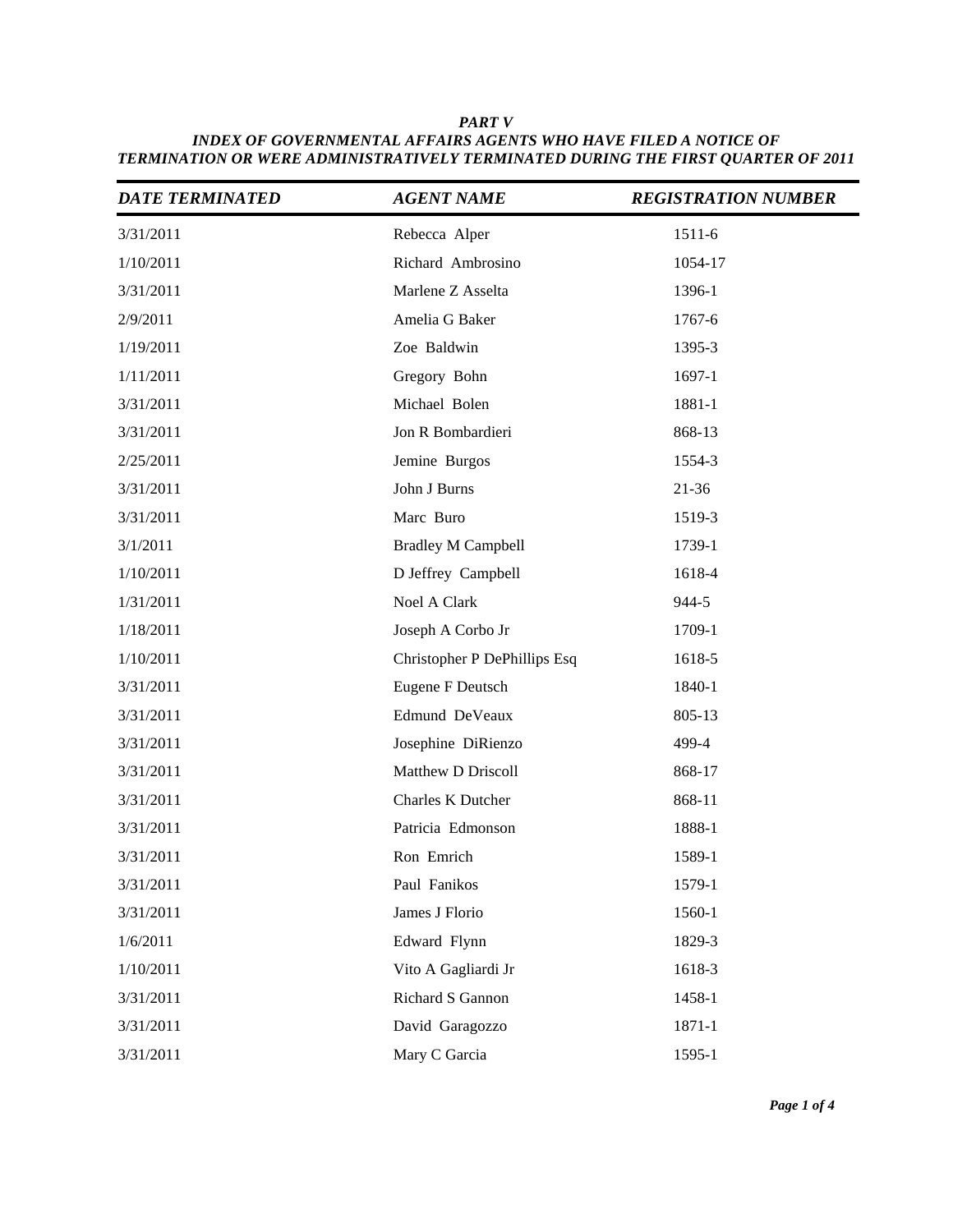| <b>DATE TERMINATED</b> | <b>AGENT NAME</b>     | <b>REGISTRATION NUMBER</b> |
|------------------------|-----------------------|----------------------------|
| 1/5/2011               | Laura Gaughan         | 1796-2                     |
| 1/10/2011              | Jason Gonzalez        | 1014-21                    |
| 3/31/2011              | Aline M Guzzo         | 944-4                      |
| 1/25/2011              | Gregory Hall          | 1249-3                     |
| 1/10/2011              | Douglas Henshaw Esq   | 1618-10                    |
| 2/17/2011              | Eddie Hicks           | 1150-4                     |
| 2/9/2011               | Jay Hieb              | 714-8                      |
| 3/31/2011              | Kayla L Hill          | 1869-1                     |
| 1/10/2011              | Alison Hirsh          | 1476-3                     |
| 3/31/2011              | Barbara M Horl        | $21 - 31$                  |
| 3/31/2011              | Rocco F Iossa         | 1234-1                     |
| 1/11/2011              | Renee Jones           | 1503-1                     |
| 3/31/2011              | Nathan L Jovanelly    | 1745-1                     |
| 1/6/2011               | Robert Judge          | 1616-5                     |
| 1/10/2011              | Wyatt Kasserman       | 1068-5                     |
| 1/10/2011              | John Kearney          | 1829-4                     |
| 1/19/2011              | Mark Kim              | 1874-6                     |
| 2/11/2011              | Karen Kominsky        | 1666-5                     |
| 2/11/2011              | Mary Beth Kramer      | 1391-1                     |
| 3/31/2011              | William Kruegel       | 1595-2                     |
| 3/31/2011              | Dalton Laluces        | 1875-1                     |
| 2/11/2011              | Marlene Lao'-Collins  | 1673-3                     |
| 1/14/2011              | Whitney Larsen        | 1749-4                     |
| 1/10/2011              | William A Lee III     | 1342-3                     |
| 3/31/2011              | Kenneth C LeFevre     | 1907-1                     |
| 1/7/2011               | Elizabeth Lindsay     | 1836-1                     |
| 3/31/2011              | Sister Margaret Lopez | 1156-5                     |
| 1/10/2011              | Nichole LoPresti      | 863-19                     |
| 2/25/2011              | Nichole LoPresti      | 1554-4                     |
| 2/3/2011               | David Lorette         | 1386-6                     |

*PART V INDEX OF GOVERNMENTAL AFFAIRS AGENTS WHO HAVE FILED A NOTICE OF TERMINATION OR WERE ADMINISTRATIVELY TERMINATED DURING THE FIRST QUARTER OF 2011*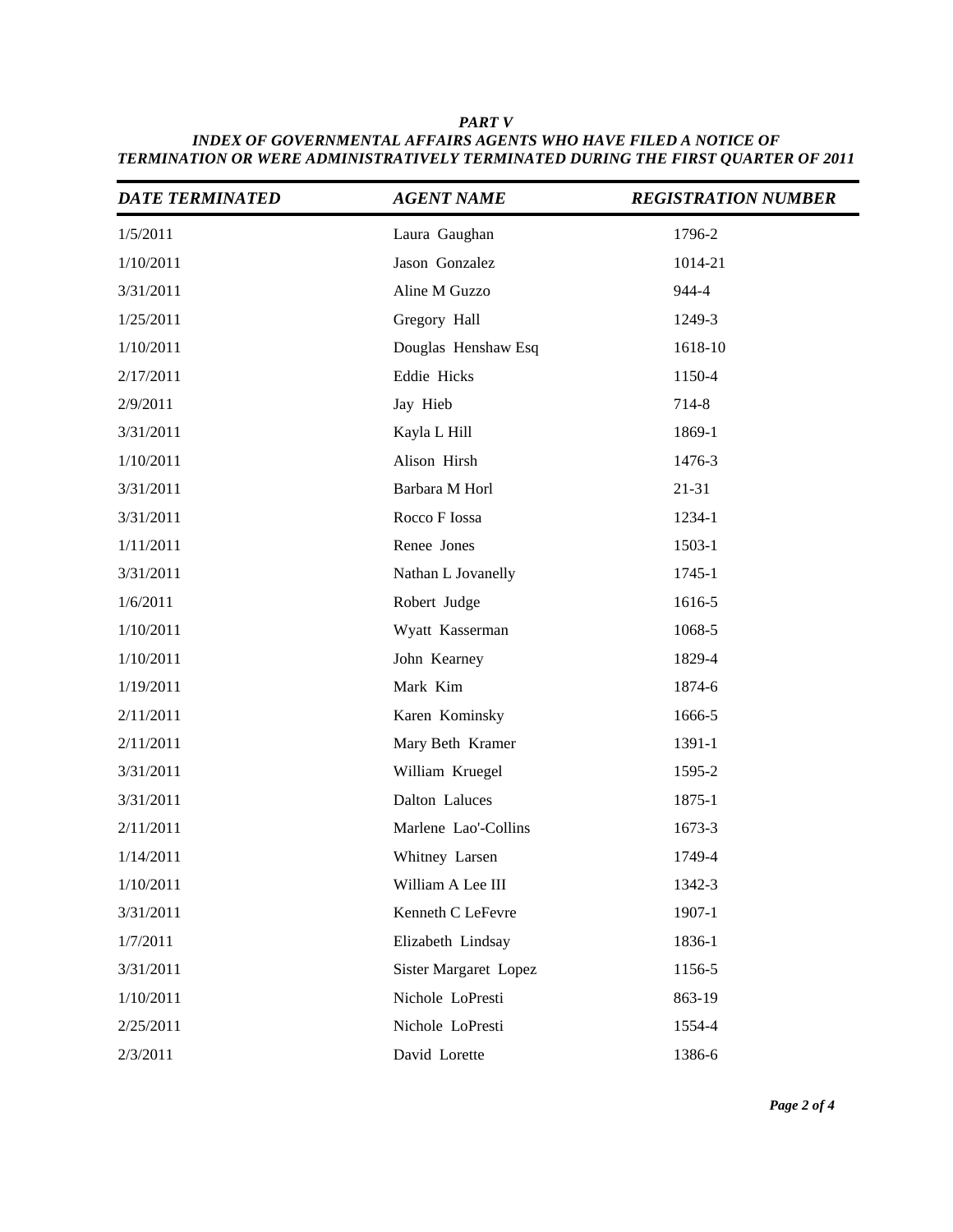| <b>DATE TERMINATED</b> | <b>AGENT NAME</b>      | <b>REGISTRATION NUMBER</b> |
|------------------------|------------------------|----------------------------|
| 3/31/2011              | Luis Martinez          | 1091-10                    |
| 1/10/2011              | John L Mascialino      | 1896-2                     |
| 2/25/2011              | Arthur Maurice         | 1554-2                     |
| 3/31/2011              | Richard T McCray       | 1267-2                     |
| 3/31/2011              | Jeffrey T Michaels     | 1335-1                     |
| 3/31/2011              | Martin J Milita Jr Esq | 1578-1                     |
| 1/6/2011               | Kaitlyn Millsaps       | 1719-2                     |
| 3/10/2011              | Rachael Moore          | 1277-3                     |
| 3/31/2011              | Richard Mroz           | 1728-1                     |
| 1/7/2011               | Stephen J Mushinski    | 1286-1                     |
| 3/31/2011              | Drake Nakaishi         | 1599-2                     |
| 2/11/2011              | Patrick B O'Reilly     | 1666-7                     |
| 1/28/2011              | Robert A Ortiz Jr      | 1571-3                     |
| 1/10/2011              | Bindi Patel            | 1758-1                     |
| 1/19/2011              | Suzanne Patnaude       | 1883-1                     |
| 3/21/2011              | Maria Patouhas         | $185 - 8$                  |
| 3/31/2011              | Arthur Pearson         | 1870-1                     |
| 3/31/2011              | Raymond Pinney         | $21 - 35$                  |
| 1/4/2011               | Douglas Placa          | 1775-1                     |
| 3/31/2011              | Stephen D Reid         | 868-16                     |
| 3/31/2011              | Gregory Remaud         | 1761-2                     |
| 3/31/2011              | Gary L Riveles Esq     | $902 - 5$                  |
| 2/9/2011               | Anthony J Roselle      | 1767-5                     |
| 3/31/2011              | Glenn Russell Juelg    | 1546-6                     |
| 3/31/2011              | AJ Sabath              | 1834-1                     |
| 3/30/2011              | Enrico Savelli         | 1588-2                     |
| 1/10/2011              | Susan Schmelzer        | 1829-2                     |
| 3/31/2011              | Sharon Seyler          | 21-33                      |
| 1/6/2011               | Roy Shanker            | 1922-1                     |
| 1/13/2011              | James R Silkensen      | $45 - 3$                   |

*PART V INDEX OF GOVERNMENTAL AFFAIRS AGENTS WHO HAVE FILED A NOTICE OF TERMINATION OR WERE ADMINISTRATIVELY TERMINATED DURING THE FIRST QUARTER OF 2011*